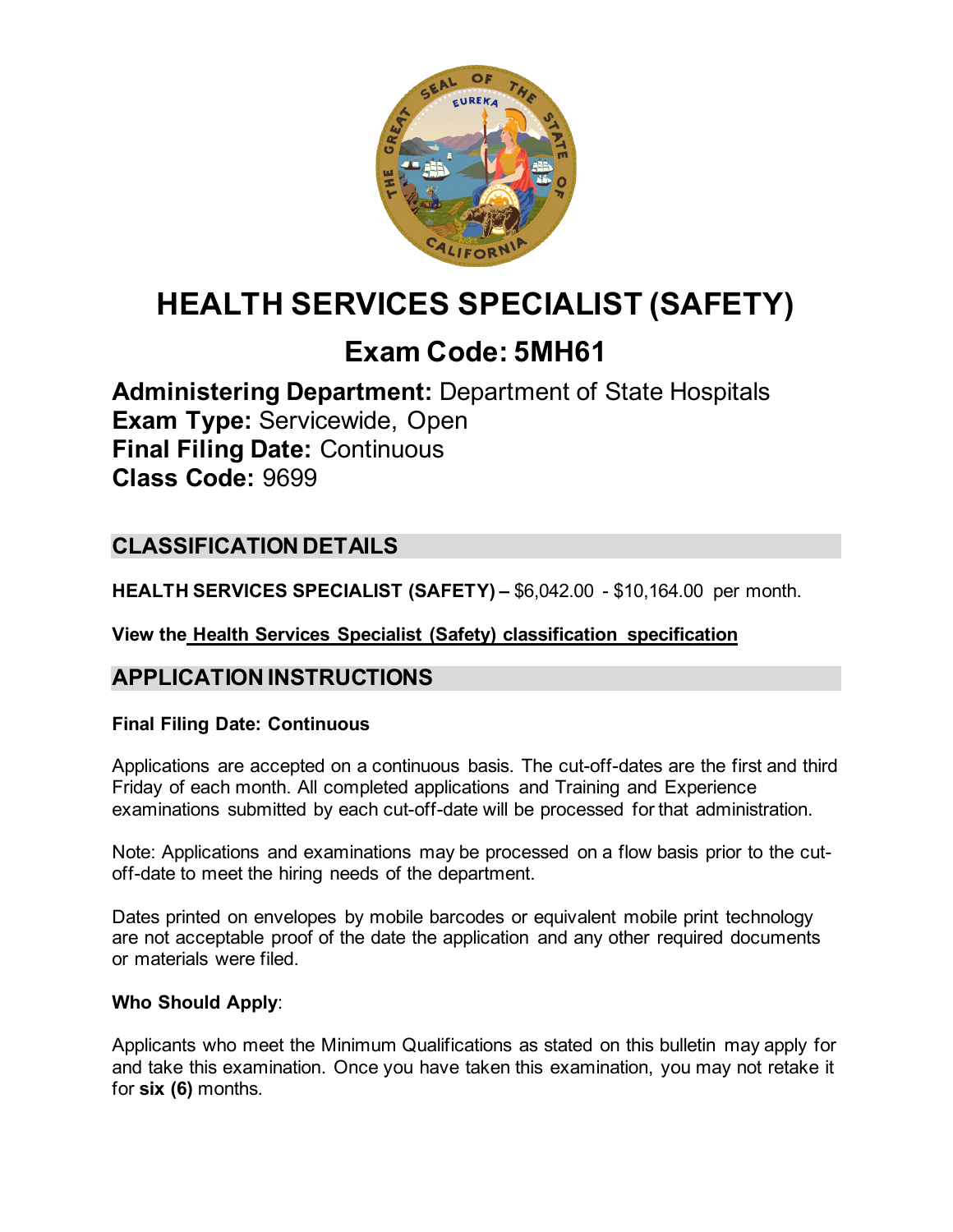Unless otherwise stated on this bulletin, you must meet the Minimum Qualifications by the Final Filing Date or cut-off-date stated above.

#### **How to Apply**:

Applicants are required to submit an [Examination Application \(STD 678\),](https://jobs.ca.gov/pdf/std678.pdf) found at [www.calcareers.ca.gov,](http://www.calcareers.ca.gov/) either by mail, in person, or via email to the address listed below.

Once your application has been submitted, applicants must complete the **Training and Experience (T&E) Evaluation** below.

Examination Services staff will screen each application. Applicants meeting the minimum qualifications will be admitted into the examination. **Applicants must submit the STD. 678 as well as the T&E. Failure to do so will result in a delay in the examination process.**

**The preferred method to apply is by emailing your STD 678 to:**

#### **[HealthServiceSpecialistSafety@dsh.ca.gov](mailto:HealthServiceSpecialistSafety@dsh.ca.gov)**

#### **Electronic signatures are acceptable.**

You may apply by mail or in person to: Department of State Hospitals – Sacramento Selection Services Unit, MS-14 1215 O Street Sacramento, California 95814

Indicate the Classification on your Examination Application (STD 678).

In person hours: Monday through Friday, 8am to 5pm (excluding State holidays)

### **Special Testing Arrangements:**

If you require assistance or alternative testing arrangements due to a disability, please contact the testing department listed in the Contact Information section of this bulletin.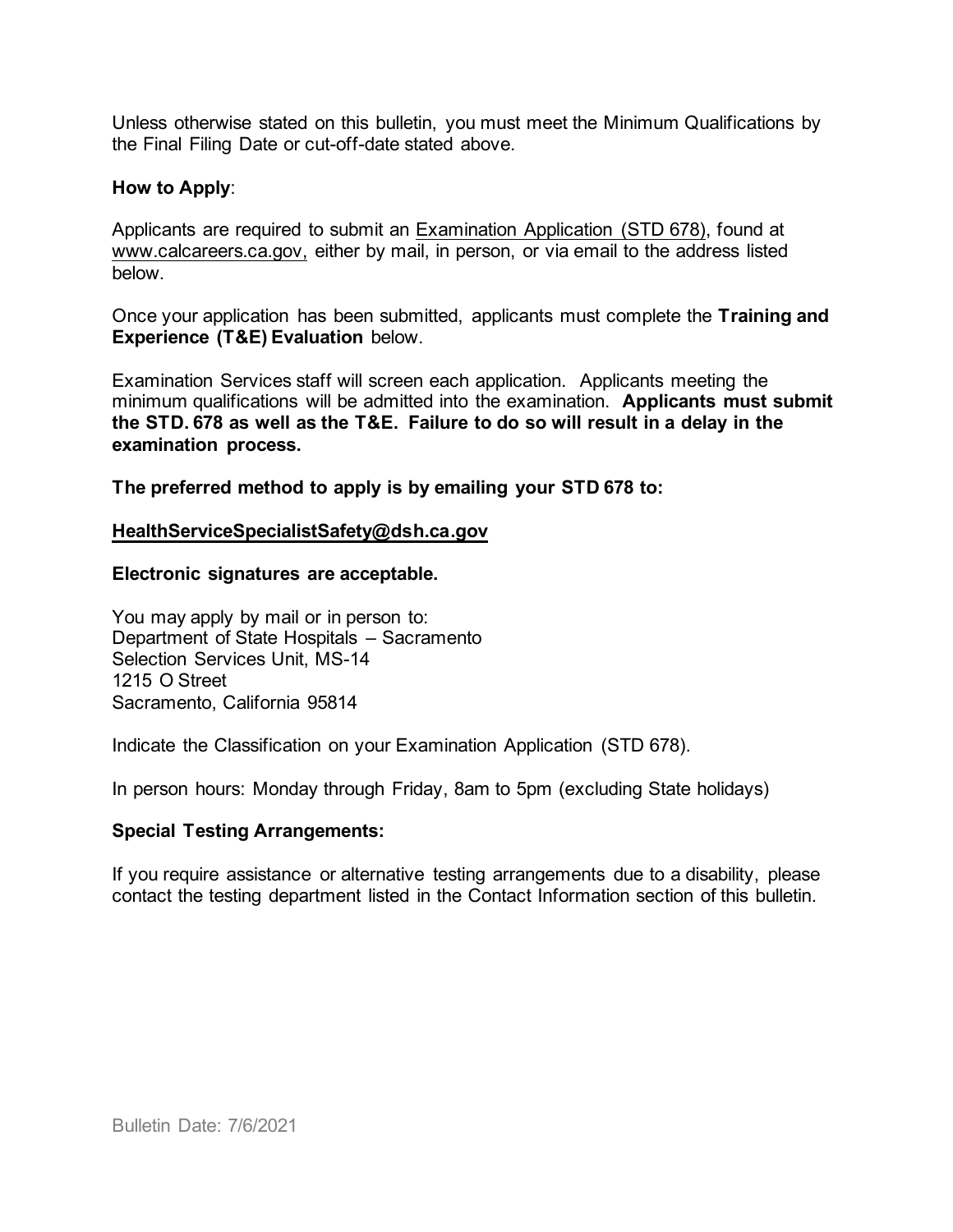# **MINIMUM QUALIFICATIONS**

All applicants must meet the education and/or experience requirements as stated on this exam bulletin to be accepted into the examination. Part-time or full-time jobs, regardless of whether paid or volunteer positions, and inside or outside California state service will count toward experience.

Possession of the legal requirements to practice as a professional Registered Nurse in California as determined by the California Board of Registered Nursing. (Applicants who are in the process of securing approval of their qualifications by the California Board of Registered Nursing will be admitted to the examination, but they must possess all legal requirements as determined by that Board before they will be eligible for appointment.) **And**

## **Either I**

Education/Experience: Bachelor of science degree with a major in a health-related field and one year of nursing experience working with developmentally or mentally disabled persons.

## **Or II**

Experience: One year of experience performing the duties of a nursing classification comparable in level of responsibility to a Registered Nurse, Range B, in a California developmental center or State hospital working with developmentally or mentally disabled persons.

# **Or III**

Experience: One year of experience directing the nursing services of a developmental center or State hospital level-of-care unit during an eight-hour shift working with developmentally or mentally disabled persons.

# **SPECIAL PERSONAL CHARACTERISTICS**

Willingness to work at developmental centers, State hospitals, or correctional facilities contracting with the Department of Mental Health for diagnostic and treatment services; demonstrated leadership ability; sympathetic and objective understanding of the problems of developmentally or mentally disordered offenders; tact; patience; and emotional stability.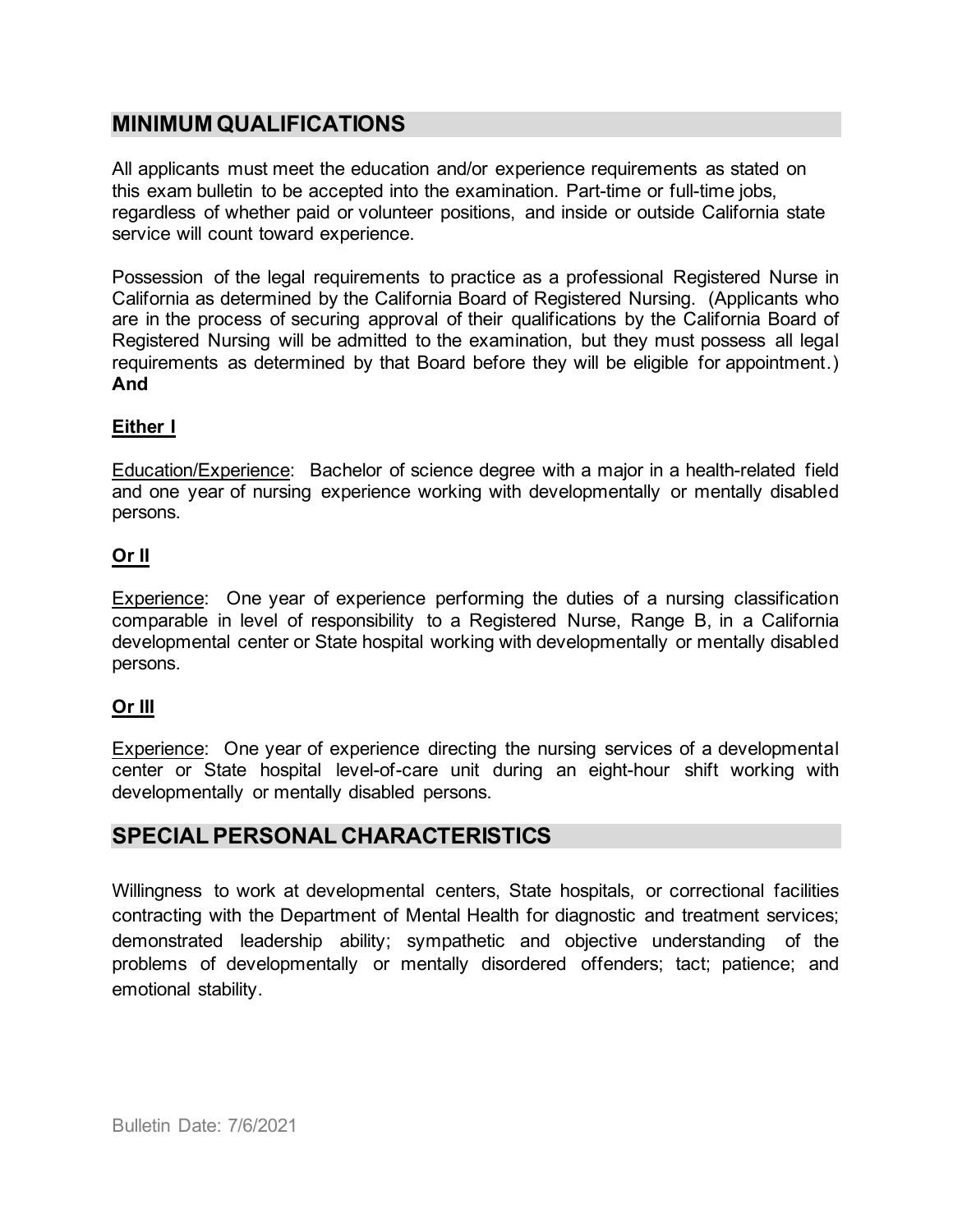# **SPECIAL PHYSICAL CHARACTERISTICS**

Incumbents must possess and maintain sufficient strength, agility, and endurance to perform during physically, mentally, and emotionally stressful and emergency situations encountered on the job without endangering their own health and well-being or that of their fellow employees, forensic clients, patients, inmates, or the public.

# **POSITION DESCRIPTION**

At developmental centers, State hospitals, or correctional facilities contracting with the Department of Mental Health for diagnostic and treatment services, under administrative direction of a Program Director and professional direction of the Coordinator of Nursing Services in a forensic facility, is responsible for the ongoing monitoring, assessing, and making of recommendations for the maintenance of quality nursing services with primary emphasis on the physical care needs of forensic clients, patients, or inmates in a program on an assigned shift; assures education and training in nursing care is provided to unit personnel; and performs other related duties.

# **EXAMINATION SCOPE**

This examination consists of the following components:

**Training and Experience Evaluation –** Weighted 100% of the final score. The examination will consists solely of a **Training and Experience Evaluation.** To obtain a position on the eligible list, a minimum score of 70% must be received.

In addition to evaluating applicants' relative knowledge, skills, and ability, as demonstrated by quality and breadth of education and/or experience, emphasis in each exam component will be measuring competitively, relative job demands, each applicant's:

### **Knowledge of:**

- 1. Knowledge of California healing arts licensure laws and regulations.
- 2. Knowledge of regulations pertaining to hospital licensing, certification, and accreditation.
- 3. Knowledge of principles and practices used in training nursing services staff of a treatment program.
- 4. Knowledge of professional nursing principles and techniques.
- 5. Knowledge of concepts and methods of consultation.
- 6. Knowledge of principles of specialized treatment and training techniques as they relate to developmentally or mentally disordered offenders.
- 7. Knowledge of program organization in California forensic facilities.

Bulletin Date: 7/6/2021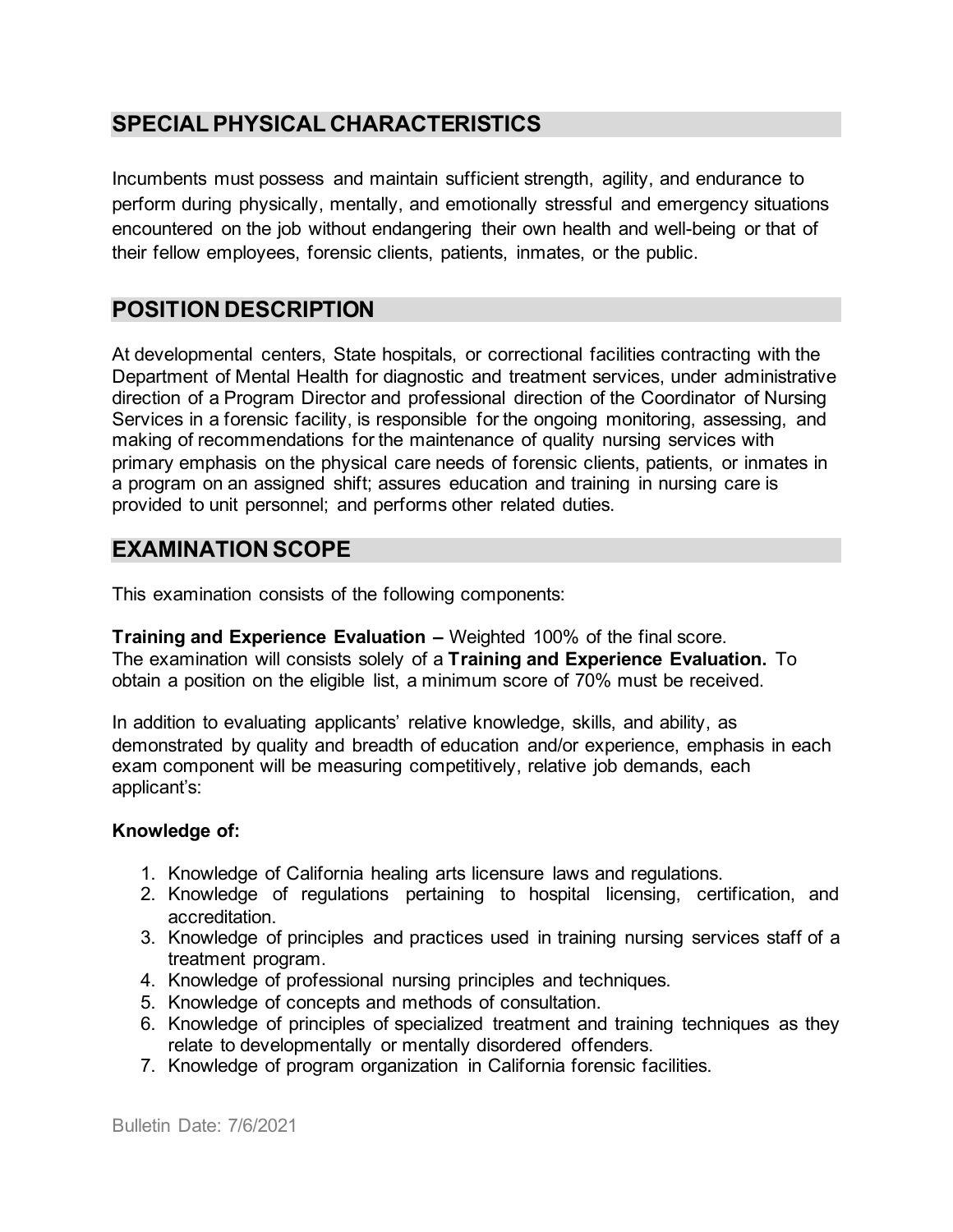### **Ability to:**

- 1. Ability to evaluate and monitor the quality of nursing services with specific emphasis on physical care.
- 2. Ability to plan, conduct, and evaluate training for the nursing services staff of a treatment program.
- 3. Ability to work effectively with a multidisciplinary clinical staff.
- 4. Ability to perform evaluations and write reports.
- 5. Communicate effectively.

# **ELIGIBLE LIST INFORMATION**

A Servicewide, Open eligible list for the **HEALTH SERVICES SPECIALIST (SAFETY)** classification will be established for use by all state agencies.

The names of **successful** competitors will be merged onto the eligible list in order of final score regardless of exam date. Eligibility expires **12 months** after it is established. Applicants must then retake the examination to reestablish eligibility.

Veterans' Preference will be granted for this examination. In accordance with Government Codes 18973.1 and 18973.5, whenever any veteran, or widow or widower of a veteran achieves a passing score on an open examination, he or she shall be ranked in the top rank of the resulting eligible list.

Veterans status is verified by the California Department of Human Resources (CalHR). Information on this program and the Veterans' Preference Application (Std. form 1093) is available online at the following website:

#### <https://www.jobs.ca.gov/CalHRPublic/Landing/Jobs/VeteransInformation.aspx>

Additional information on veteran benefits is available at the Department of Veterans Affairs.

Career credits are not granted for examinations administered on an Open or Promotional basis.

# **PREPARING FOR THE EXAMINATION**

Here is a list of suggested resources to have available prior to taking the exam.

1. **Employment History:** Employment dates, job titles, organization names and addresses, names of supervisors or persons who can verify your job responsibilities, and phone numbers of persons listed above.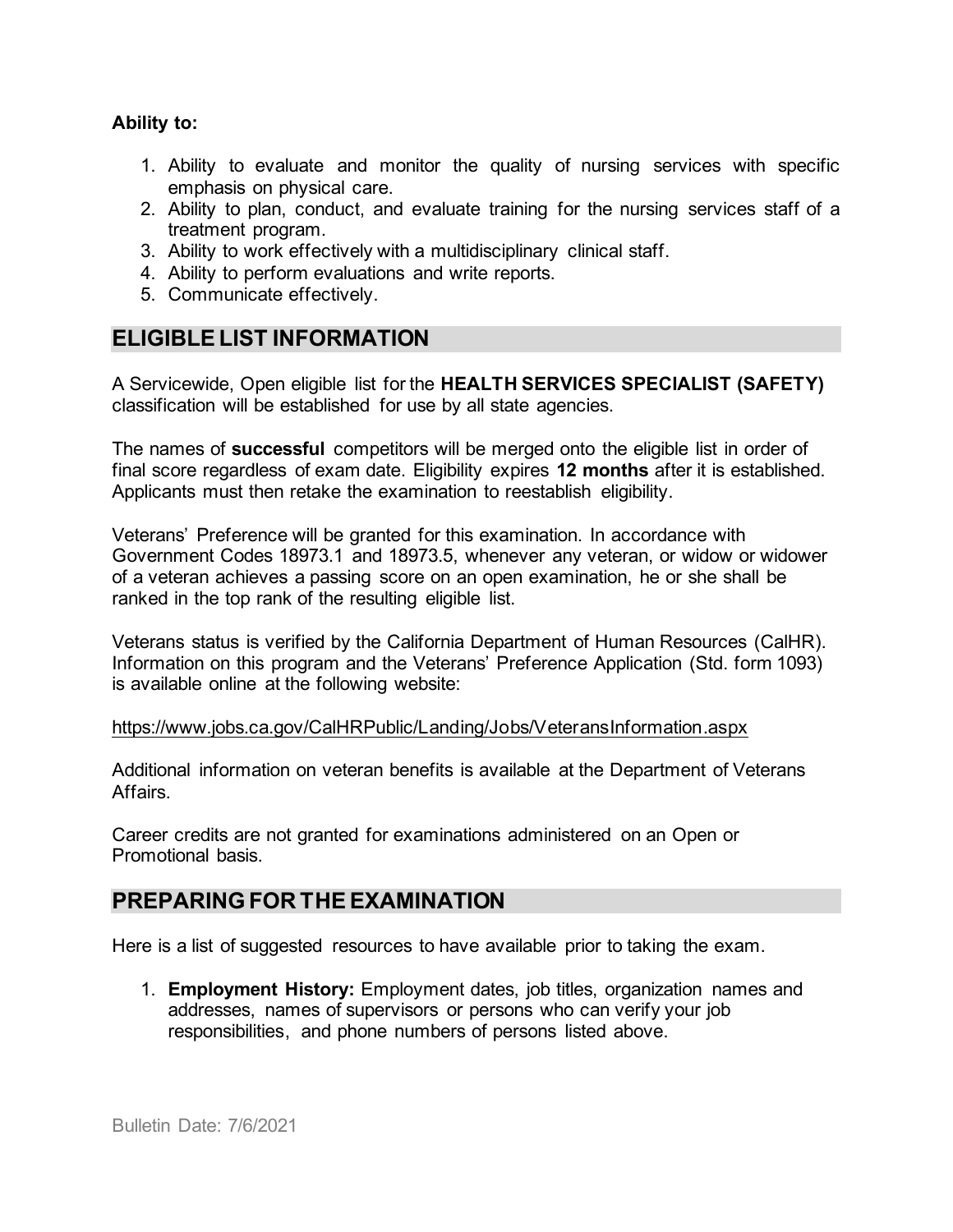- 2. **Education:** School names and addresses, degrees earned, dates attended, courses taken (verifiable on a transcript), persons or office who can verify education, and phone numbers of persons or offices listed above.
- 3. **Training:** Class titles, certifications received, names of persons who can verify your training, and phone numbers of persons listed above.

# **TAKING THE EXAMINATION**

**Step 1. Submit your application following the instructions above.**

**Step 2. [Click on this link to take the Health Services Specialist \(Safety\)](https://www.surveymonkey.com/r/GFRVNHK)  [examination.](https://www.surveymonkey.com/r/GFRVNHK)**

**Once your examination has been completed and submitted, your examination will be processed, and you will receive your exam results by mail within 4 – 6 weeks of the cut-off-date stated above.** 

### **TESTING DEPARTMENTS**

Department of State Hospitals

## **CONTACT INFORMATION**

Questions relating to this exam should be directed to:

Department of State Hospitals Selection Services Unit Monday through Friday, 8am to 5pm (excluding State Holidays) Phone: 916-651-8832 Email: **[HealthServiceSpecialist@dsh.ca.gov](mailto:HealthServiceSpecialist@dsh.ca.gov)**

California Relay Service: 1-800-735-2929 (TTY), 1-800-735-2922 (Voice). TTY is a Telecommunications Device for the Deaf, and is reachable only from phones equipped with a TTY Device

# **EQUAL OPPORTUNITY EMPLOYER**

The State of California is an equal opportunity employer to all, regardless of age, ancestry, color, disability (mental and physical), exercising the right of family care and medical leave, gender, gender expression, gender identity, genetic information, marital status, medical condition, military or veteran status, national origin, political affiliation, race, religious creed, sex (includes pregnancy, childbirth, breastfeeding, and related medical conditions), and sexual orientation.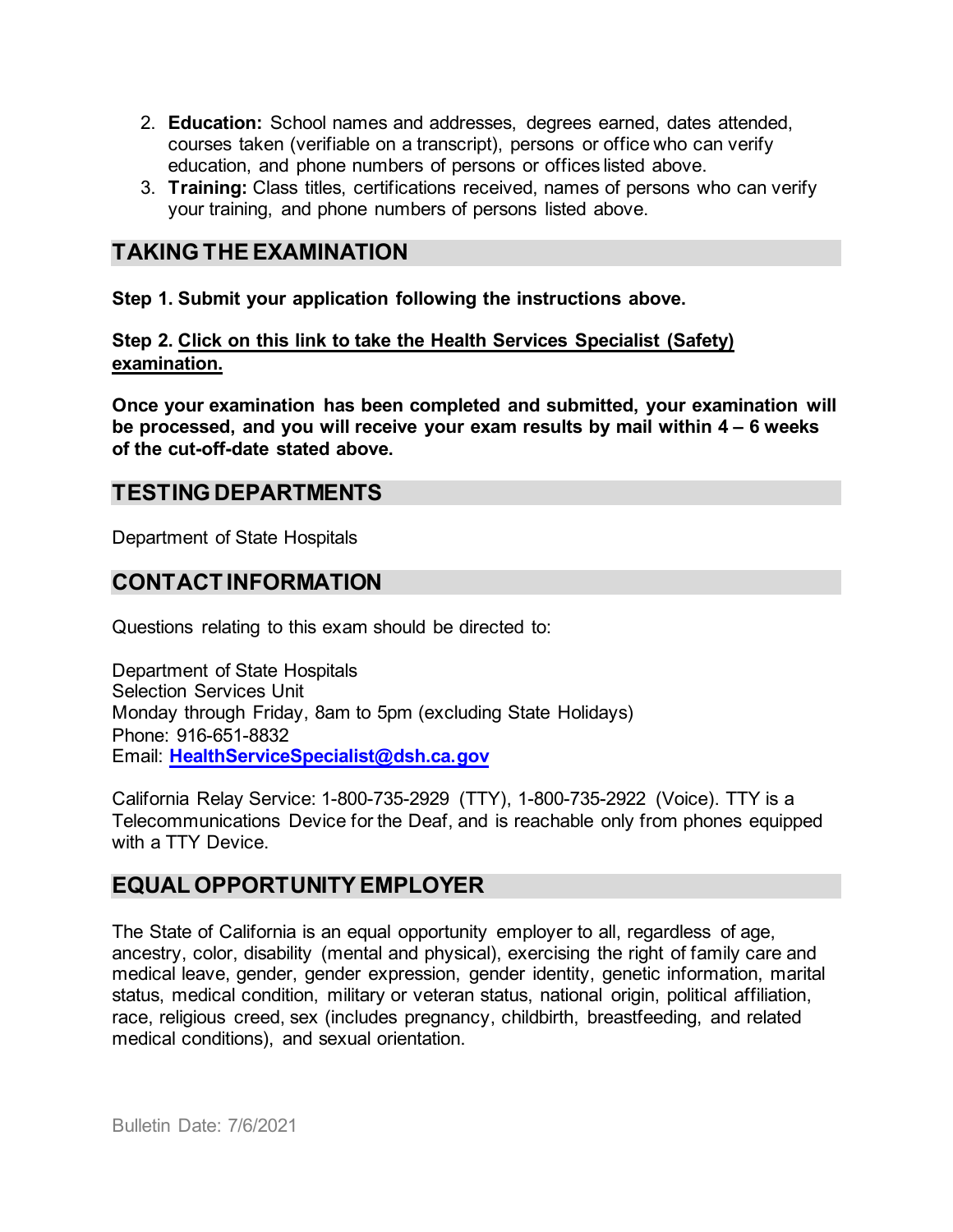# **DRUG-FREE STATEMENT**

It is an objective of the State of California to achieve a drug-free State work place. Any applicant for State employment will be expected to behave in accordance with this objective, because the use of illegal drugs is inconsistent with the law of the State, the rules governing civil service, and the special trust placed in public servants.

### **GENERAL INFORMATION**

Examination and/or Employment Application (STD 678) forms are available at the California Department of Human Resources, local offices of the Employment Development Department, and through your CalCareer Account at the following website:

### **[http://www.CalCareers.ca.gov/](http://www.calcareers.ca.gov/)**

If you meet the requirements stated on this examination bulletin, you may take this examination, which is competitive. Possession of the entrance requirements does not assure a place on the eligible list. Your performance in the examination described in this bulletin will be rated against a predetermined job-related rating, and all applicants who pass will be ranked according to their score.

The Department of State Hospitals reserves the right to revise the examination plan to better meet the needs of the service, if the circumstances under which this examination was planned change. This examination may be canceled by the Department of State Hospitals at any time prior to the establishment of the employment list. Such revision or cancelation will be in accordance with civil service laws and rules and all applicants will be notified.

General Qualifications: Applicants must possess essential personal qualifications including integrity, initiative, dependability, good judgement, the ability to work cooperatively with others, and a state of health consistent with the ability to perform the assigned duties of the class. A medical examination may be required. In open examinations, investigation may be made of employment records and personal history and fingerprinting may be required.

Eligible Lists: Eligible lists established by competitive examination, regardless of date, must be used in the following order: 1) sub-divisional promotional, 2) departmental promotional, 3) multi-departmental promotional, 4) servicewide promotional, 5) departmental open, 6) open. When there are two lists of the same kind, the older must be used first. Eligible lists will expire in one to four years unless otherwise stated on the bulletin.

High School Equivalence: Equivalence to completion of the 12<sup>th</sup> grade may be demonstrated in any one of the following ways: 1) passing the General Education